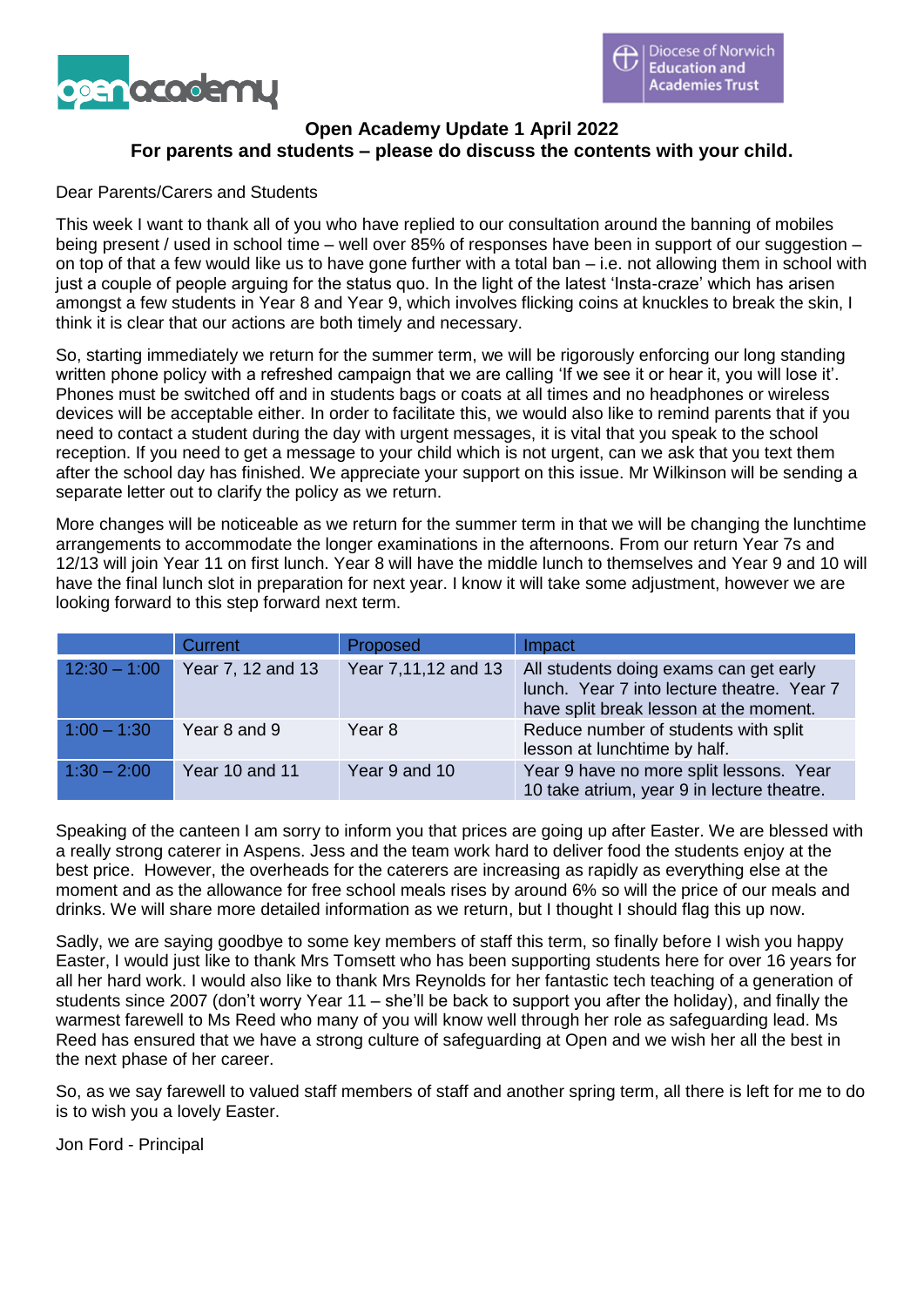

#### **Contents:**

- **1. Year 7**
- **2. Year 8**
- **3. Year 9**
- **4. Year 10**
- **5. Year 11**
- **6. Library**
- **7. Chaplain's Reflection**

## **1. Year 7**

We start with some positive news this week regarding those students who achieved 100% attendance last term (September to December).

Unfortunately, it has taken until now for us to get the badges delivered, but achieving their Bronze Attendance star are:

Rianna Aldous, Ross Brown, Alex Clark, Sasha-Mai Patrick, Luke Smith, Alfie Swatman and Kaitlin Williams.

Ria Wilsea and Tiffany Scott organised a cake and book sale for the DEC Ukraine appeal on Tuesday this week. They raised just over £70 which is amazing – well done girls!

Over the last week, we have amassed a grand total of 528 achievement points which is amazing. Even more incredible, is that we have gained 5,198 achievement points this half term!

Our Top 5 Achieving students this week are:

Jayce Brighton, Ross Brown, Kieran Sinclair, Kiera Paul and Evie Timbers. Well done!

As we move into the Easter holidays, please remind students that hoodies and coats should no longer be needed inside the academy, and they will need to be removed whilst in the building.

Again, as with previous newsletter updates, please continue to remind students to bring a re-usable water bottle for them to use throughout the day.

Finally, enjoy the Easter break and keep safe!

Mrs Pearsall – Head of Year 7 Mrs Middleton and Mr Hawkins – Assistant Heads of Year 7

### **2. Year 8**

WOW! We made it! The end of yet another term, with so many amazing things to celebrate. Whilst sitting here writing this, shocked that we only have one more term left of this academic year until our wonderful Year 8s move into Year 9. This week has seen the Year 8s take in their stride some rearranged assessments, in which the year team were proud of the students ability to follow the examination procedures so well.

This week has also seen our Year 8 Head Girl thrive when representing the year at a full council meeting, so well done Isi. We would like to congratulate the following students who were selected to attend the rewards breakfast this week. The reasons that students were selected were due to having the highest number of LEARNT points or highest rubrics score for homework this term. Another group of students were also selected for impressing the year team in a number of ways, including improving their attitude to learning. So, congratulations to the following students: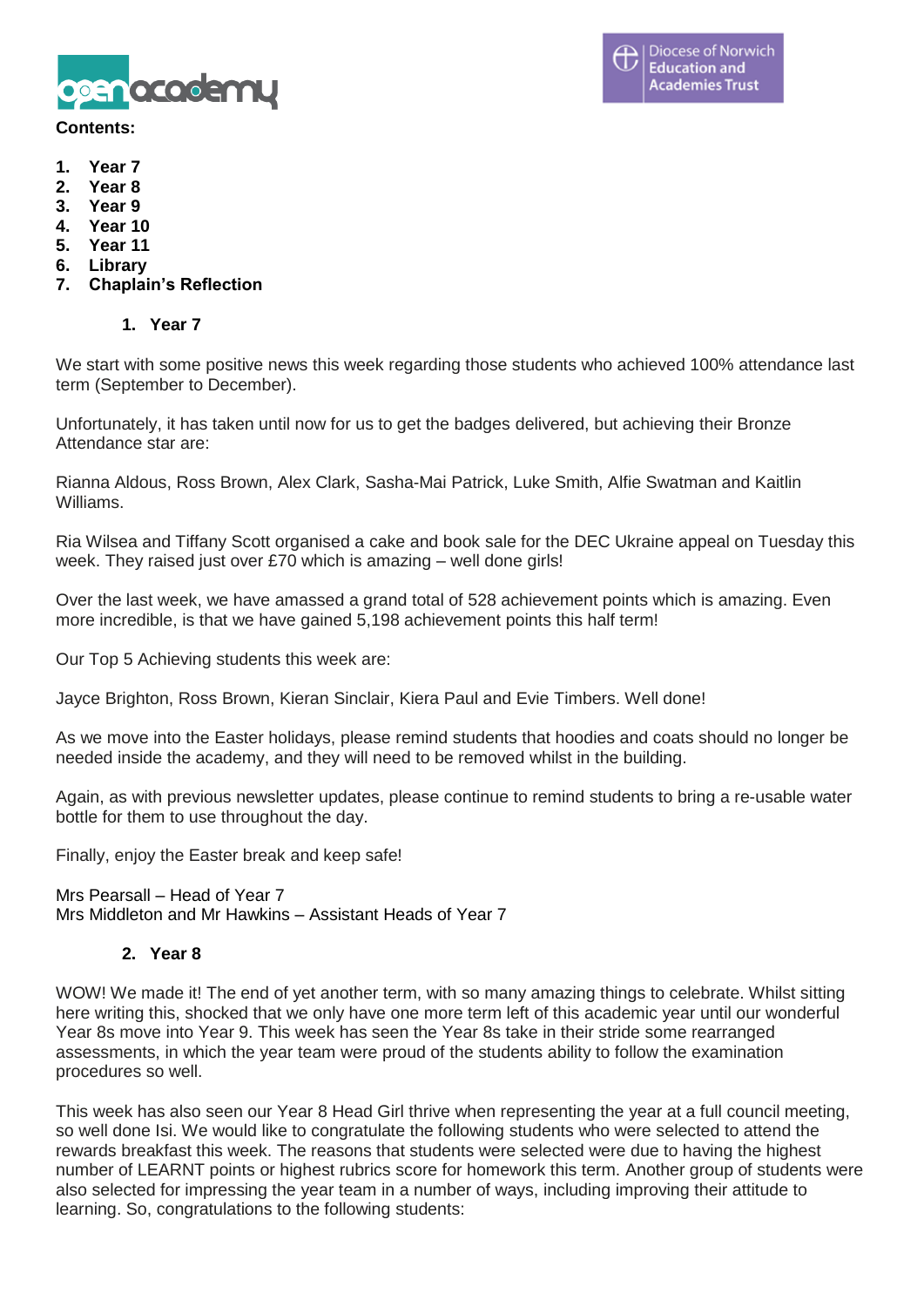

Tyler Paul, Luke Edge, Latifa Cassama, Theo Powley, Kayne Banham, Grace Sawicki, Areen Mohammed Ali, Amy Toms, Katy Sutherland, Lucy Rose Brown, Brian Bolaney, Callum White, Rebecca Shapcott, Roseanne Gardener, Honey Robertson, Joel Mace, Ruby Anderson.

Mr Walters' tutor group also were awarded for having the highest attendance as a whole tutor group in year 8. We hope you enjoyed your hot chocolate and marshmallows!

We would also like to remind students that as we come into the summer term it is vital that they have the correct uniform. As always please refer to the uniform policy on the website. If there are ever any queries please do contact the year team. We are forever striving to be the best year group in the whole academy and strongly believe that having the correct uniform and having pride in this sets students up for a good day.

We have had a big input to the year group on the importance of being kind and respectful to one another. We would like to reiterate this to all of our students and would like the message and well known saying of "if you can't say anything nice, don't say anything at all" to be something that all of our students follow. We truly believe that every young person has the right to come to school to learn, be happy and be safe. We would like to wish you all a Happy Easter and hope that students have a well-deserved rest!

Mr Crawford and Ms Whitwood – Heads of Year 8 Mrs Lamb – Assistant Head of Year 8

# **3. Year 9**

The final day of the final week of this term. 2 weeks and 2 days awaits with students returning to Open on Wednesday, 20 April. It has been a fantastic week with its share of strange snowy weather, but it ends on a great note with it once again being a non-school uniform day.

Achievement points - a really great week with a great number of points flooding in across the tutor groups. The current tally for this week is:

- $\bullet$  AED 93
- LGA 121 (Congratulations for receiving the highest attendance in the Year group (91.32%). They were treated to a special breakfast on Wednesday)
- $\bullet$  RPH  $-59$
- NST 124 (Massive congratulations to all those in R9 NST who have received the highest amount of achievement points this week in the whole school!)

Congratulations to the following students who received their Bronze Award badge for hitting 100% attendance last term. They now have the chance to progress to their Silver and Gold Awards:

Shout outs this week are:

Blake Bircham, Scarlett Bush, Rosie Coman, Lucy Edmondson, Elisa Kit, Kai Mann, Emmy Ramabulana, Ellie Rowley, Izaak Scott, Emily Summers

English - Harry Gray & Tallulah Brickley are doing amazingly well in lessons with lots of engagement in the learning.

Food Tech - Leo Williams has put in a fantastic effort in lessons this week and created some fantastic food including some delicious kebabs.

Music film soundtracks – Year 9s have done an amazing job. We've had James Bond jumping off rooftops, werewolves jump scaring characters and raining landscapes being created as a backdrop to a couple falling in love! Parents can listen to these tracks, as the recordings can be found on the Music Channel in Teams under files.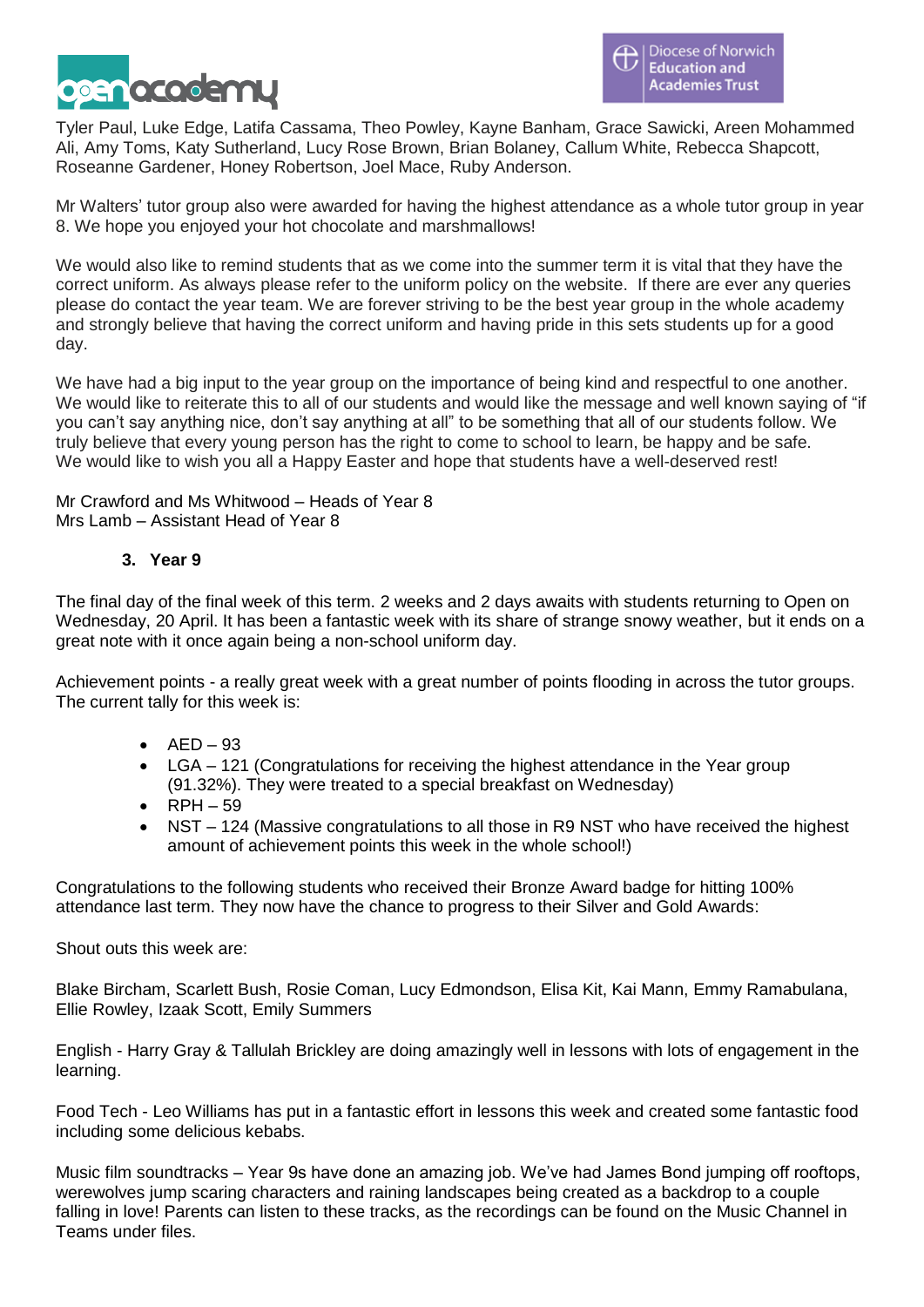

Following on from last week's newsletter and the message sent out to students on Monday, if a student does not turn up to a timetabled HUB session they will receive a 30 minute detention after school the following day. HUB is something that is a timetabled lesson and missing it will negatively affect the student's attendance. If a student does not have any work to complete they will just need to register and then they can leave.

Also, if a student continues to miss an afterschool detention they will receive a day in isolation (they will receive break/lunch and work to complete). The student will have 2 chances to attend a 1 hour detention. If missed then the next day they will be in isolation. For further details please read the previous newsletter or get in contact with either Mr Pickup or Mrs Smith.

We hope you have the best break possible and that the weather sorts itself out. We look forward to welcoming back the year group on Wednesday, 20 April for the penultimate half term. I'm sure it will be a fantastic one with lots of great learning taking place. Thank you again for all your great support.

Mr Pickup – Head of Year 9 Mrs Smith – Assistant Head of Year 9

## **4. Year 10**

We would like to say thank you to all students and parents for your support this half term. It is much appreciated. It has been tricky with Covid still hanging around. Our students have worked hard and pushed through it.

Lots to celebrate today -

The students with 100% attendance in the Autumn term are:

Tommy Bluett, Isabel Bush, Angelos Chatzopoulos, Hayden Cobbett, Bradley and Luke Copping, Ryan Howes, Hannah Jordan, Bryn Norris, Dylan Scott, Zac Skells, Samuel Yellop. Bronze attendance badges were handed out today.

The following students received a reward breakfast for having the most achievement points or high standard of homework and/or for just working really hard this term:

Dalia Rosca, Mia Crowe, Owen Middleton, Tommy Bluett, Erin O'Neill, Lauren Aldous, Jayden Muzembe, Rose Wheatley, Toby Thompson, Hannah Jordan, Caitlin Parker, Mason Perriton, Torri Ashton, Ashton Buck, Leefna Silva and Corey Sorrento. Well done to you all.

Well done to Ms McEvoy/Mrs Reynold's tutor group who have had the best attendance this term and have enjoyed fish and chips at lunchtime today.

Mrs Reynolds is leaving us today and on behalf of Year 10 we would like to wish her well for the future and thank her for all her hard work with her tutor group and Year 10s.

The top ten achievers this week are: Tommy Bluett, Toby Cane, Mia Crowe, Isla Gardner, Kelsey Holman, Ella Iftimie-Hau, Oliver King, Lisa Kracewicz, Owen Middleton and Erin O'Neill. Well done to you all.

Our top ten achievers this half term are: Kimora Alexander, Tommy Bluett, Bradley Copping, Mia Crowe, James Hoye, Owen Middleton, William Orr, Dalia Rosca, Daniel Smajda and Toby Thompson.

Our football team played in the semi-final on Tuesday night but unfortunately lost in a tense penalty shoot out to Hellesdon. We played really well as a team and roll on next season!

Just to let you know that assessments will start on Monday, 25 April for Year 10 students. All students have had a chance to have training on Seneca Premium during tutor time this week.

Mr Lambert – Head of Year 10 Mrs Roe – Assistant Head of Year 10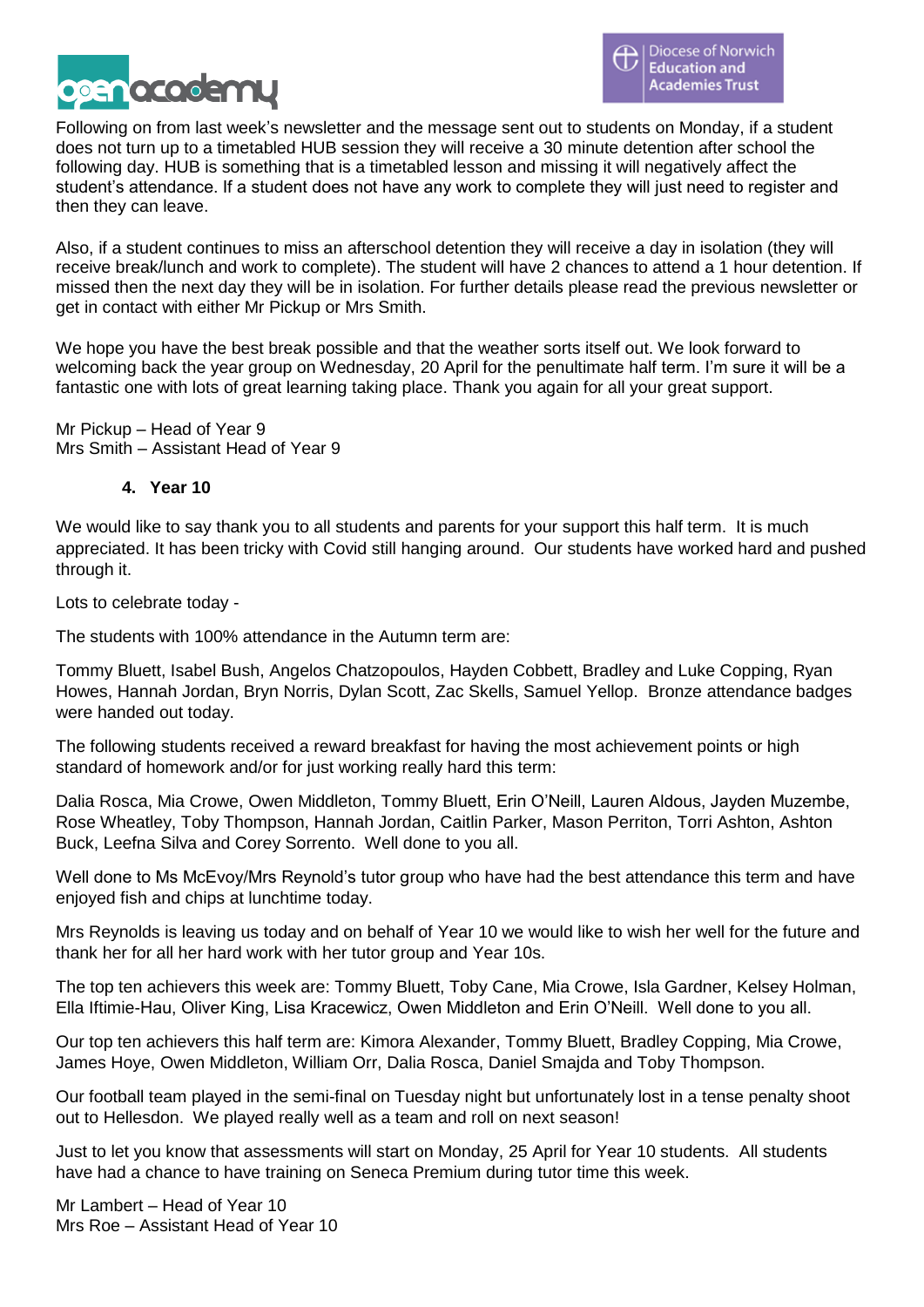



## **5. Year 11**

We did it – the final Spring term of secondary school! The overwhelming majority of students are working really hard towards their GCSEs and are really doing themselves proud. I'm looking forward to getting back to our Summer term where we will be doing the final revision and the start of the exams.

The prom committee handed out Easter eggs to the lucky winners today and have raised a nice amount towards prom – well done for all your hard work Year 11 – special shout outs to Jess Ramm, Mackenzie Culley & Izzy Taylor for all your hard work selling tickets and handing out the prizes.

We were able to hand out some prizes to the Year 11s toady as well: Top 5 LEARNT points of the term: Adrain Colcer Emily Perrett Sam Atkinson Alex Money Mia Baxter

Top 5 Homeworks: Tom Walker Jess Ramm Adrain Colcer Leah Walker Izzy Taylor

Year Office 'Wild Cards' Kye Cooper Jess Druce Ema Vaskyte Sophie Smith

Really well done those students for working really hard – you deserve your Easter eggs!

I hope all of the Year 11s get a chance to have a relaxing Easter break and get a chance to revise a little too!

Mrs Clayton – Head of Year 11 Mrs Roberts – Assistant Head of Year 11

### **6. 6 th Form**

What a fantastic term filled with great lessons and great experiences. Enjoy your two weeks off, but please remember to check in on TEAMS for work teachers have set. As I write this newsletter, my Year 12s have just dissected some fish and my classroom is smelling delightful! But this is another example of why life in OA6 is so varied and brilliant. Little did my students know that this morning they would be pulling out fish lamellae and hearts!

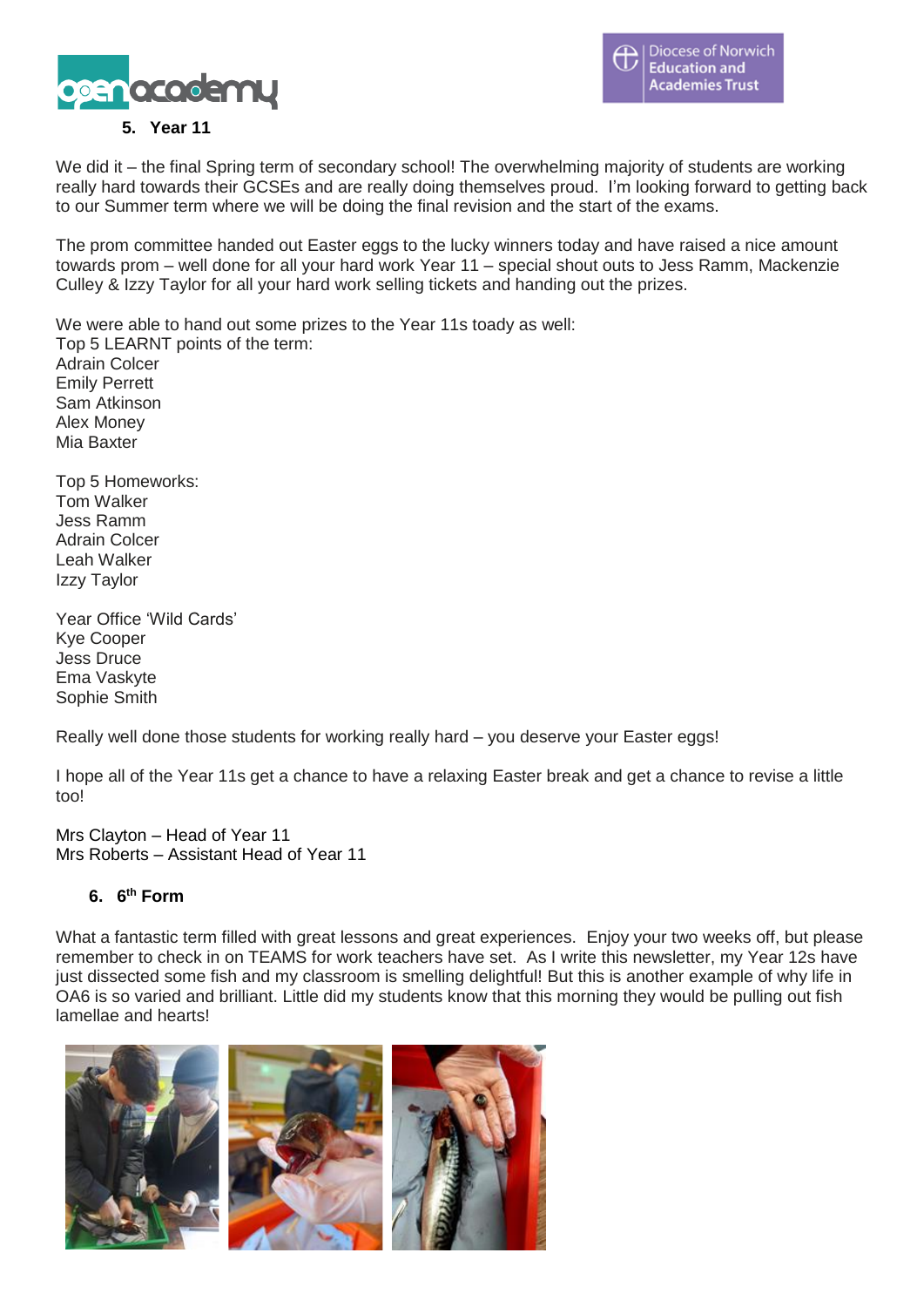

### **UEA**

Ms Davis has arranged for the whole of Year 12 to visit the UEA campus on the first Friday back after Easter (Friday, 22 April). A coach will be picking students up at the start of the day and will return to school at the end of the day as normal. A letter will be going home this week regarding this trip.

### **6 th Form Phone Number**

I have a 6th Form mobile which I will be keeping on me for emergency contacts: 07949 455885. Please feel free to contact me.

#### **London Residential Trip**

Last week the Psychology and Sports students were lucky enough to attend a 3 day residential trip to London. We had an amazing time visiting London Zoo (where the students were tested on their recent psychology knowledge about Pavlov's dogs and conditioning). We visited the unbelievable Tottenham Hotspur stadium, as well as having some time to be tourists in Covent Garden and Southbank. A great time was had by all and I was very impressed with how all students conducted themselves and the way in which they represented the school! Awesome guys!



All that's left for me to say is HAPPY EASTER – eat all the chocolate and rest ready for our final term of the academic year!

Mrs Mollov – Head of  $6<sup>th</sup>$  Form

**7. Library**

#### **National Reading Champions**

This week we took part in the National Reading Champions Quiz. This is an annual competition that asks students who read widely and are book enthusiasts to compete based on their knowledge of children's books. We competed against 26 schools across the country and our students put in a fantastic effort, showcasing their reading knowledge and having some fun too! Congratulations to the following students who represented the school:

Maddie Anderson, Kate Skedge, Rosie Gardner and Rebecca Shapcott

#### **Easter Read for Refugees Challenge**

Following the fantastic fundraising efforts of students this week, we would also like to highlight the following reading and fundraising challenge that is being run over the Easter holidays: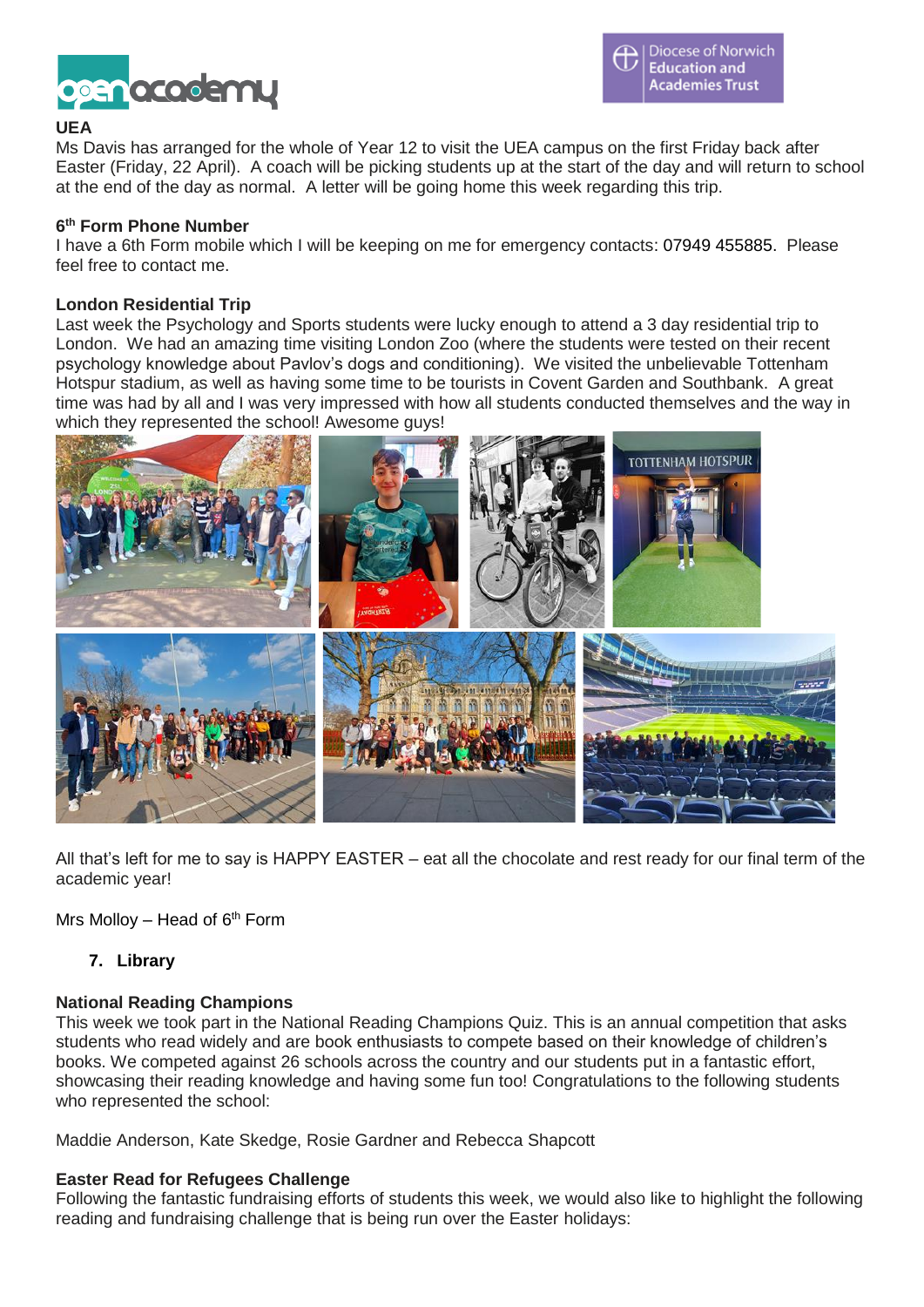

We are inviting pupils to participate in the Read for Refugees Sunflower [Challenge,](https://www.sla.org.uk/read-for-refugees) organised by librarians across the UK with support from the School Library Association.

After ten million Ukrainians have had to leave their homes, we are asking students to raise money for the United Nations [Refugee](https://www.unhcr.org/uk/) Agency by getting sponsored to read as much they can.

The overall aim is to keep children reading during the Easter break when they're not in school and to do something positive in the face of tragedy.

Students could ask for donations from friends and family per page, chapter, or book read; by hours spent reading; or simply for a flat donation to support their involvement. All sponsors can donate directly on the project's [JustGiving](https://www.justgiving.com/fundraising/sunflower-challenge) page (and, should they wish, leave messages of encouragement).

If they wish, students can download a black and white sunflower picture (copies available in the library or can be [printed](https://openacademyorguk-my.sharepoint.com/:b:/g/personal/donna_ling_open-academy_org_uk/EWI6vH4bjNFIsce661lWEd8BMzCKXVpCxGuYj6MH1xaGRQ?e=hipqoc) here), and colour in a large petal for each donation. Our school will display our 'completed' sunflowers to represent the money we have raised to support refugees in need.

For more information please visit the Read for Refugees website: <https://www.sla.org.uk/read-for-refugees>

Miss Ling – Librarian

## **8. Attendance**

| 12/13 CAN           | 86.25%  |
|---------------------|---------|
| 12 JTH              | 74.83%  |
| 13 LWK              | 72.49%  |
| C7 KLI              | 93.18%  |
| D7 MKN              | 87.22%  |
| R7 CSM              | 93.72%  |
| SRB 7 EOK           | 92.50%  |
| <b>I7 CHA</b>       | 87.77%  |
| C8 ABR              | 86.98%  |
| D8 NWA              | 93.32%  |
| 18 KMU              | 85.43%  |
| R8 SNA              | 85.45%  |
| SRB 8 EOK           | 64.71%  |
| C9 AED              | 84.50%  |
| D9 LGA              | 89.47%  |
| 19 RPH              | 80.64%  |
| R9 NST              | 92.20%  |
| SRB 9 EOK           | 100.00% |
| C <sub>10</sub> TTH | 88.68%  |
| D <sub>10</sub> ATH | 80.00%  |
| <b>110 SMC</b>      | 85.20%  |
| R10 BLU             | 81.57%  |
| SRB 10 EOK          | 78.57%  |
| C <sub>11</sub> KST | 94.38%  |
| D <sub>11</sub> SMU | 88.00%  |
| <b>111 ERO</b>      | 82.86%  |
| R <sub>11</sub> SRI | 91.73%  |

| Year 7  | 90.64% |
|---------|--------|
| Year 8  | 86.41% |
| Year 9  | 87.02% |
| Year 10 | 83.71% |
| Year 11 | 89.35% |
| Year 12 | 77.72% |
| Year 13 | 77.11% |
| Year 14 | 60.00% |